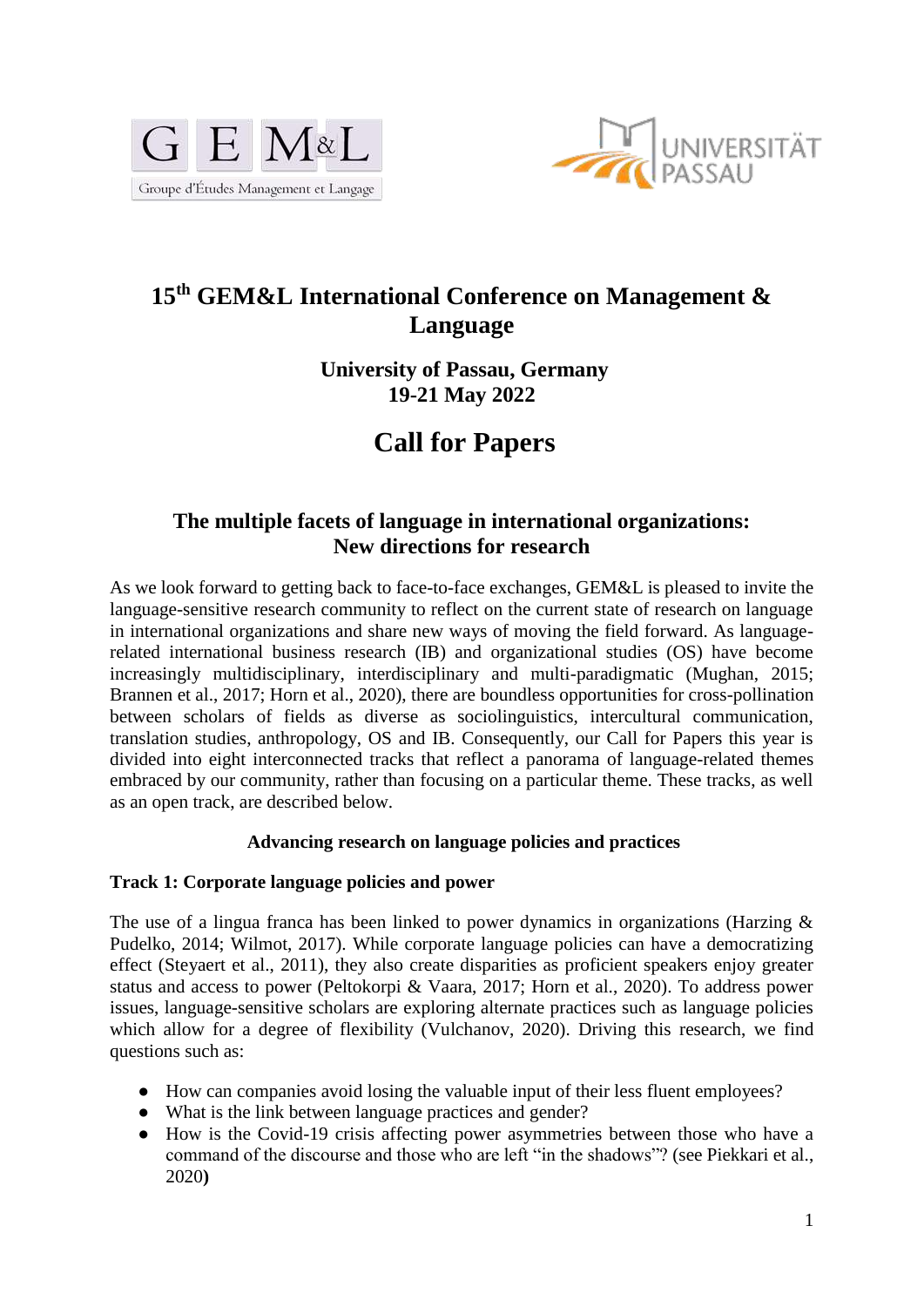## **Track 2: Innovative translation practices**

The "untranslatability" of meaning, practices and knowledge often poses a problem when people of diverse backgrounds work together (Chidlow et al., 2014). Recently, there has been a shift from a focus on problems of mutual understanding to a focus on innovative approaches that bridge the divide between groups (Barmeyer et al., 2021). Among such approaches we find translanguaging (Barner-Rasmussen & Langinier, 2020), the use of a multilingual franca (Janssens & Steyaert, 2014), hybrid language use (Gaibrois, 2018) or simultaneous interpreting (Barmeyer et al., 2021). Complex language environments such as Belgium, Switzerland, (Yanaprasart, 2015) or Italy constitute valuable research contexts in which to advance our understanding of multilinguality in organizations. Among the questions worthy of investigation, we find:

- How do organizations located in complex multilingual environments deal with multilinguality and translation?
- What role can multicultural team members play in the "translation" of practices?
- What impact do minority languages have on organizational behaviour, communication and dynamics?

## **Advancing research on language, identity and diversity**

## **Track 3: Language, diversity and postcolonial issues**

The interplay of language and identity is more complex than that traditionally portrayed in the cross-cultural management literature which has tended to focus on cultural differences (Kassis-Henderson et al., 2018). Emphasis on language and culture as contextually situated (Johansson & Sliwa, 2016) points to a more constructive approach where language is viewed as social practice emerging in interactions (Karhunen et al., 2018). The multiple layers of identity of self and other(s) at play in interaction (Yagi and Kleinberg, 2011) impact cross-cultural processes positively when language is considered to be a resource rather than a barrier.

English as a lingua franca, perceived through a postcolonial lens as 'Englishization' (Wilmot and Tietze 2020), is contested and resisted by the use of local languages (Boussebaa et al., 2014) in practices such as code-switching, which, together with translanguaging or hybrid language use among individuals with varied multilingual repertoires, are a means of emancipation and empowerment (Langinier & Ehrhart, 2020; Gaibrois & Nentwich, 2020).

Several questions emerge as important:

- If using a particular language or languages activates cultural cues leading to culturally appropriate behaviors, what factors enable this process?
- How do individuals understand and negotiate the multiple variety of codes, modes, genres, register and discourses that they encounter in professional life?
- How do the macro (societal) context and the meso (organizational) level contribute to the interplay between identities and corresponding attitudes toward language and its/ use?

## **Advancing research on language and company operations**

## **Track 4: Language use and creativity / innovation**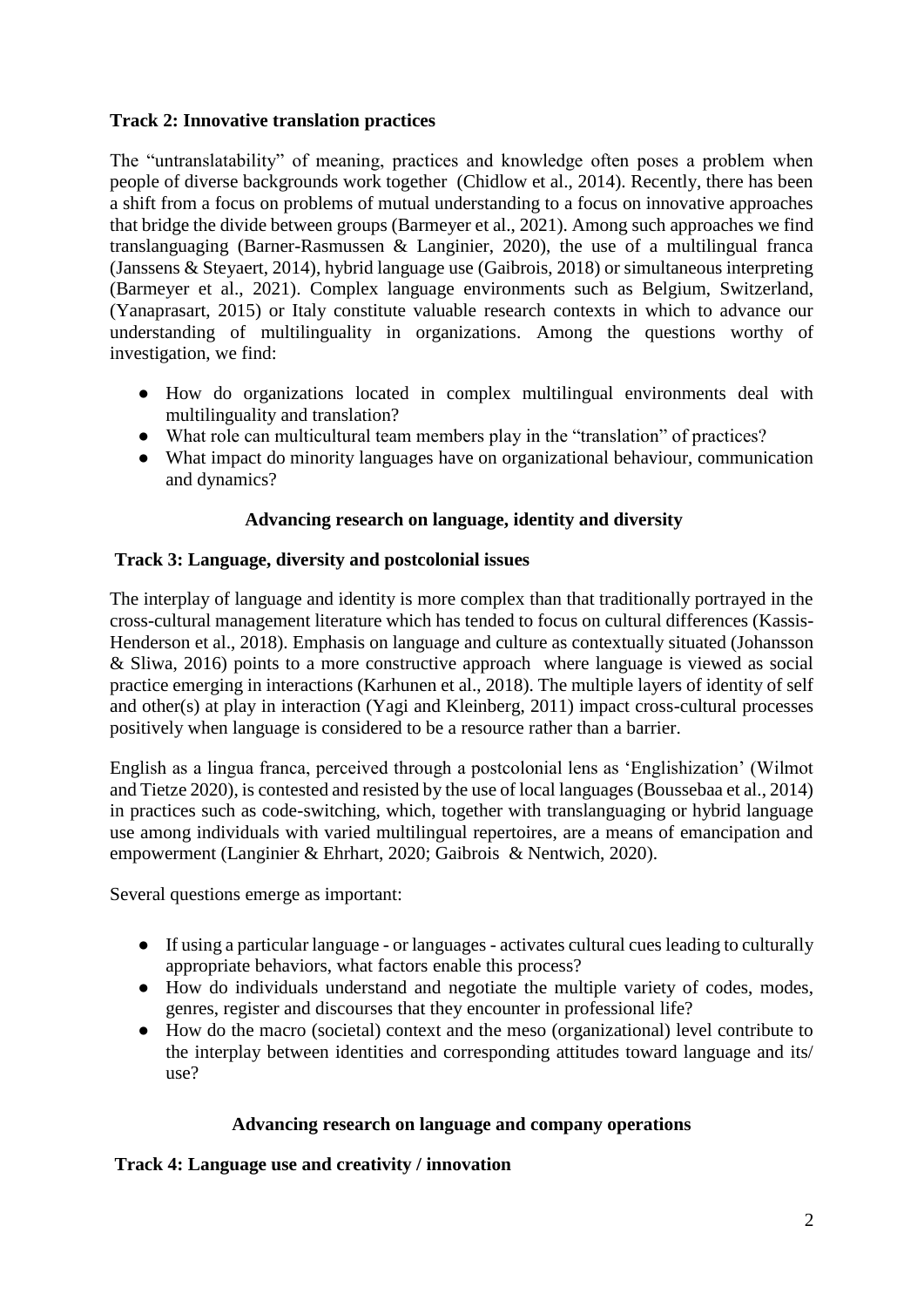Inclusive language use can positively influence creativity in organizations (Lauring  $\&$ Klitmøller, 2017). Dotan-Eliaz (2009) has shown the negative effect of linguistic ostracism on creative performance, for example, while Cohen and Kassis-Henderson (2012), Vigier and Spencer-Oatey (2018) and Tenzer and Pudelko (2020) have pointed to the link between language diversity, team processes and innovation. According to Piekkari et al. (2020), translators can be seen as "creative agents" who actively form and transform contents. Future research could address the following questions:

- How might inclusive language influence organizational creativity?
- What can companies learn from research on translators as "creative agents"?
- Going beyond the effects of language diversity on team processes, e.g., power, social identity, emotions, trust, and knowledge sharing, how might language diversity in teams impact innovativeness?

## **Track 5: Language practices and issues in SMEs**

Most studies address language issues in large MNCs; however, little is known about the way language is used in small and medium-sized companies (Knowles et al., 2006; Wilmot, 2017). Due to global mobility, "localized" small companies (such as *Mittelstand*) have become increasingly culturally and linguistically diverse. Start-ups offer the occasion to observe small units that deal with other cultures and languages. Finally, born global companies provide a promising research context as they are characterized by early internationalization and often operate in different linguistic environments. Research on language practices in SMEs could pursue questions such as:

- How do SMEs deal with language in comparison to large MNEs?
- Which challenges do SMEs, start-ups and born global companies face with regard to language? What solutions are being developed?
- How is language related to organizational growth and development in SMEs?

## **Track 6: Language, technology and digital media**

Another promising research avenue is to study the interrelationships between language, digital media and new technologies such as big data (Brannen & Mughan, 2017). Digital platforms and social networks are transforming the globalized workplace, and thus, language practices at work (Ghauri et al., 2021; Louhiala-Salminen & Rogerson-Revell, 2010). One strand of research has investigated the impact of media choice on cross-border (virtual) teamwork (Klitmøller, Schneider, & Jonsen, 2015), but the focus is rather on the exploration of barriers (Peltokorpi, 2015; Tenzer & Pudelko, 2016) than on enablers. Therefore, research may explore the following questions:

- How are new technologies influencing and transforming language use in organizations?
- What role does media choice play in the performance of cross-border (virtual) teams?
- How are digital platforms facilitating cross-border communication?

#### **Advancing the field through innovative research methods and new avenues of exploration**

**Track 7: Methods in language-sensitive organizational and international business research**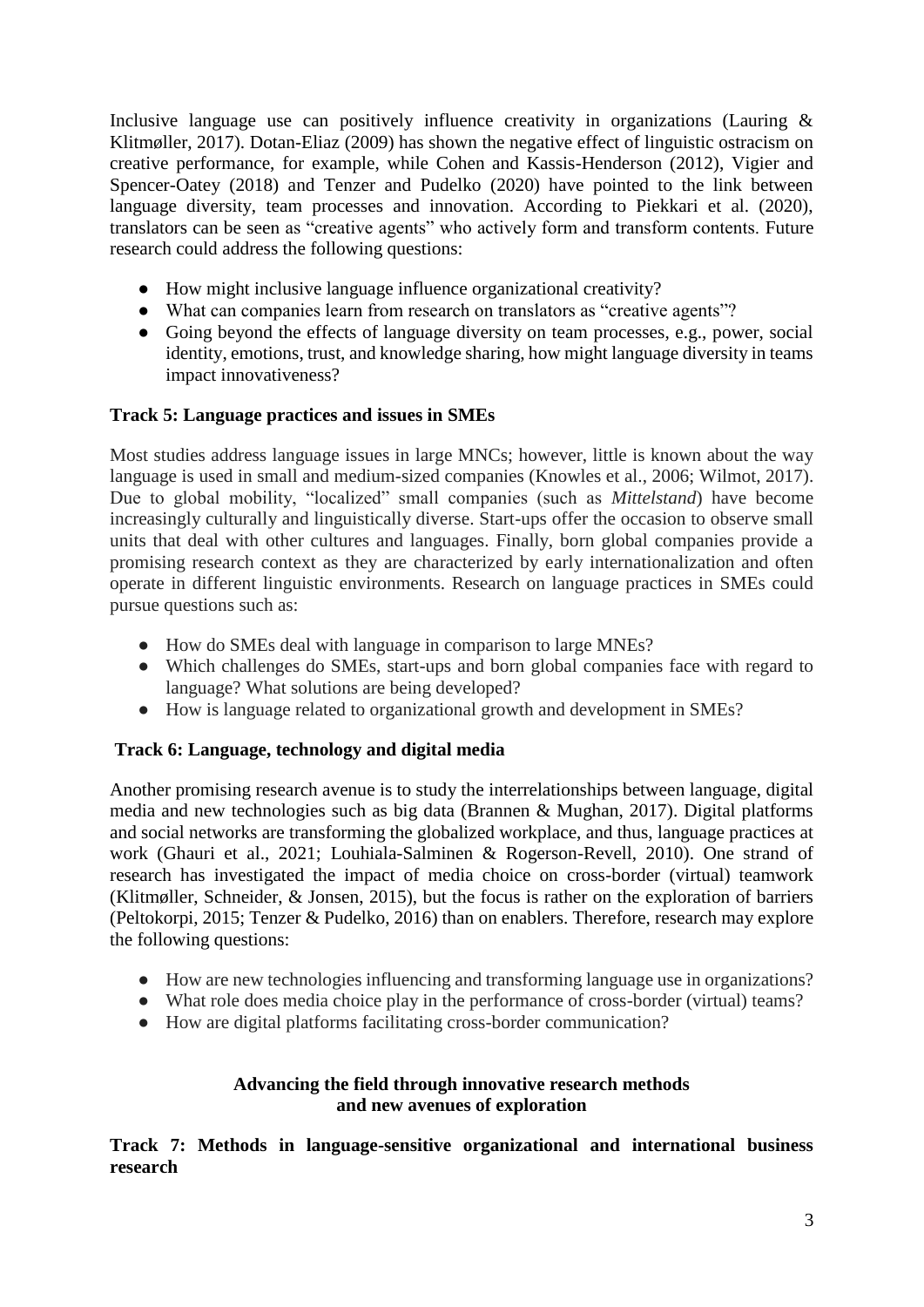International and cross-cultural research requires language-sensitive approaches and methodologies (Chidlow et al., 2014; Karhunen et al., 2018). For example, experimental research designs provide alternative explanations for causal relationships compared with surveys and case studies (Fan & Harzing, 2020). Other approaches include engaging with translation in multilingual workplaces and reflexivity in qualitative studies (Horn et al., 2020; Tietze, 2021). Possible questions to address include:

- How could the use of mixed samples, mixed designs, vignettes, and naturally occurring events help break new ground in language research?
- How might researchers benefit from analyzing the translation process in written accounts?
- Using the concept of reflexivity, how might studies on language and social interactions at the micro-level better capture what is occurring in the social and linguistic 'black box'?

#### **Track 8: Open Track / Diverse**

As language permeates every facet of organizational life and international business, languagesensitive scholars are broadening the scope of their research. Thus we welcome papers which focus not only on the themes described above, but also on issues as diverse as gender roles, strategy, sustainable development, healthcare management and employee well-being.

We hope that this multi-track approach will inspire our community of scholars, PhD students, and interested practitioners to submit their conceptual, empirical and methodological papers to GEM&L's 15th International Conference on Management and Language. We especially look forward to seeing everyone in person again.

#### **Review Board**

John Andrew, Melbourne University Business school, Australia Jo Angouri, University of Warwick, United Kingdom Anita Auer, University of Lausanne, Switzerland Christophe Barmeyer, University of Passau, Germany Wilhelm Barner-Rasmussen, Åbo Akademi University, Finland Mary-Yoko Brannen, Honorary Professor of International Business, Copenhagen Business School, Professor Emerita San Jose State University, USA Betty Beeler, EM-Lyon, Campus Saint Etienne, France Anni Kari Bjørge, NHH, Norway Jean-François Chanlat, Université Dauphine, Paris, France Sylvie Chevrier, Université Paris-Est, France Agnieszka Chidlow, University of Birmingham, United Kingdom Amy Church-Morel, Université Savoie Mont-Blanc, France Sylwia Ciuk, Brookes University, UK Linda Cohen, ESCP-Europe, France Bernard Cova, Kedge Business School, France Peter Daly, EDHEC, France Eric Davoine, FSES - University of Freiburg, Switzerland Maureen Ehrensberger, ZHAW School of Applied Linguistics, Switzerland Sabine Ehrhart, University of Luxembourg, Luxembourg Shea Fan Xuejiao, RMIT, Australia John Fiset, Sobey School of Business at Saint Mary's University, Canada Claudine Gaibrois, Universität St. Gallen, Switzerland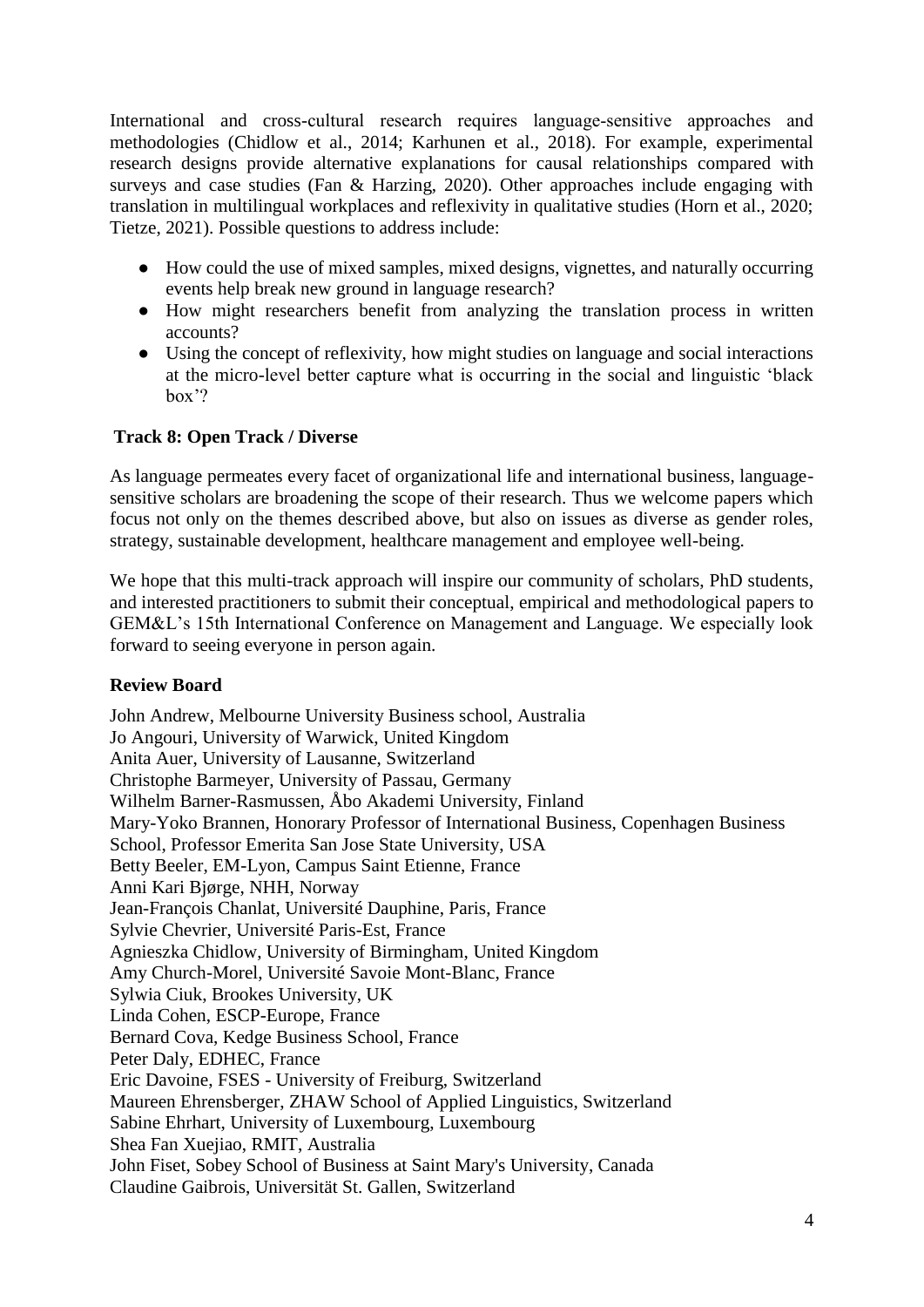Hayley Harris, Freelance translator, UK Anne-Wil Harzing, Middlesex University, London, United Kingdom Pamela J. Hinds, Stanford University, USA Sierk Horn, Munich University of applied sciences, Germany Anna Kristina Hultgren, Open University, United Kingdom John Humbley, University Paris Diderot, France Marjana Johansson, University of Glasgow, Adam Smith Business school, United Kingdom Komal Kalra, Newcastle university, UK Anne Kankaanranta, Aalto University School of Business, Finland Helena Karjalainen, Ecole de management de Normandie, France Jane Kassis-Henderson, ESCP-Europe, France Regina Kim, Fairfield University, USA Alex Klinge, Copenhagen Business School, Denmark Anders Klitmoller, Royal Danish Defence College, Denmark Kaisa Koskinen, University of Tampere, Finland Edyta Kostanek, Hanken School of economics, Finland Alexei Koveshnikov, Aalto University Business school, Finland Hélène Langinier, EM-Strasbourg, France Jakob Lauring, Aarhus School of Business, Denmark Philippe Lecomte, Toulouse Business School, France Bill Lee, Sheffield University Management School, United Kingdom Myriam Leibbrand, Vienna University of Economics and Business, Austria Leigh Anne Liu, Georgia State University, USA Dorte Lønsmann, Copenhagen Business School, Denmark Anja Louis, Sheffield Hallam University, United Kingdom Annelise Ly, NHH, Norway Ludovica Maggi, ISIT, Paris, France Jasmin Mahadevan, Hochschule Pforzheim, Germany Sarah Maitland, Goldsmiths University of London, United Kingdom Tatyana Martynova, Saint Petersburg University, Russia Gerlinde Mautner, Vienna University of Economics and Business, Austria Ulrike Mayrhofer, IAE Nice, Université Côte d'Azur, France Katrin Muehlfeld, University of Trier, Germany Terry Mughan, Portland State University, School of Business, USA Florence Oloff, University of Basel, Switzerland Elena Orlova, Saint Petersburg University, Russia Rebecca Piekkari, Aalto University School of Business, Finland Elena Poliakova, IESEG, France Markus Pudelko, University of Tübingen, Germany Tiina Räisänen, University of Oulu, Finland Guro Refsum Sanden, University of Göteborg, Sweden Sebastian Reiche, IESE, Spain Pamela Rogerson-Revell, University of Leicester, United Kingdom Estefania Santacreu-Vasut, ESSEC France Diana Sharpe, Sheffield Hallam University, United Kingdom Doris Schedlitzki, University of the West of England, United Kingdom Martyna Sliwa, University of Essex, United Kingdom Helen Spencer-Oatey, University of Warwick, United Kingdom Mike Szymanski, Moscow School of Management SKOLKOVO, Russia Carol Tansley, Nottingham University, United Kingdom Helene Tenzer, University of Tübingen, Germany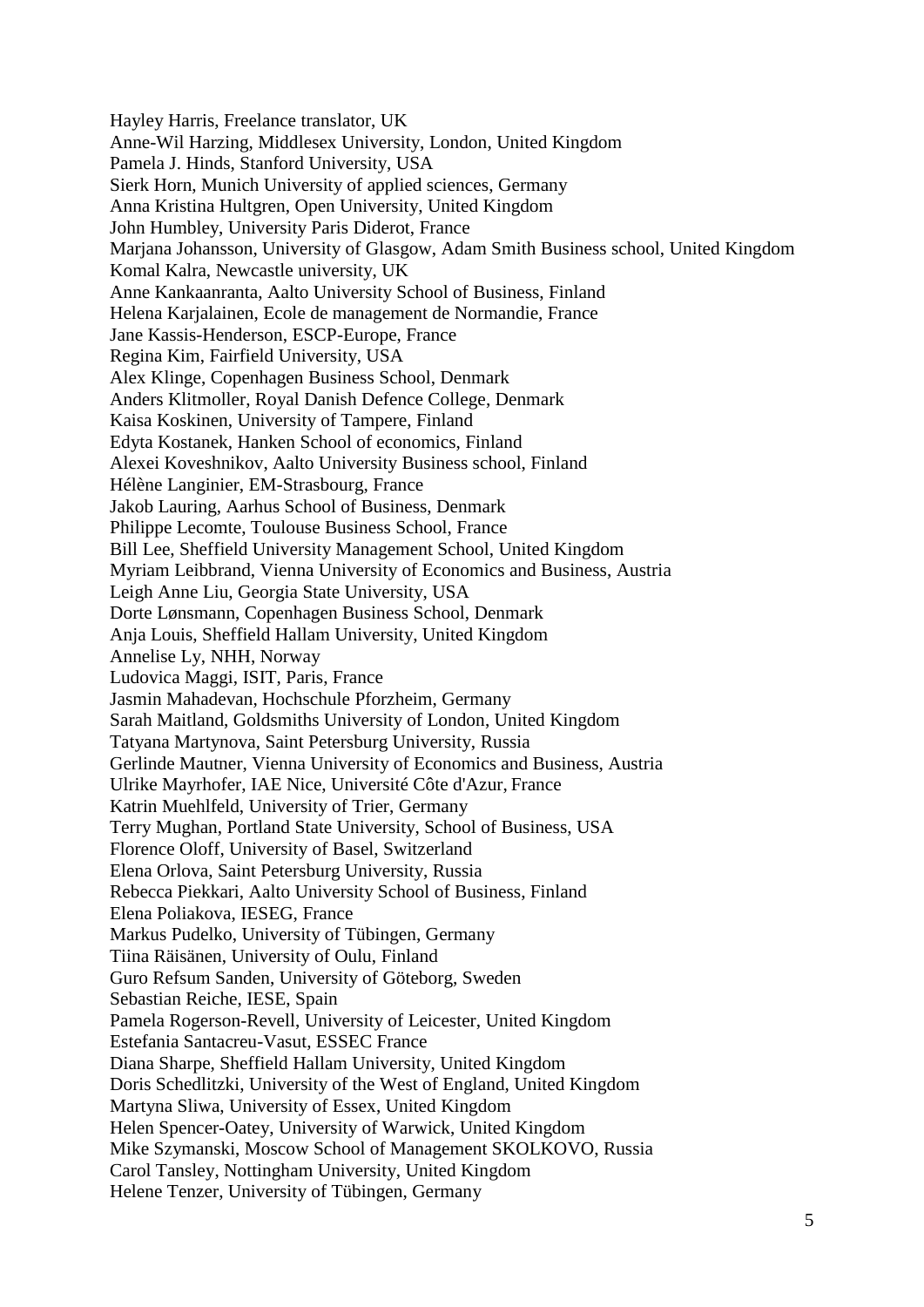Siri Terjesen, American University, USA Susanne Tietze, Sheffield Hallam University, United Kingdom Geneviève Tréguer-Felten, CNRS, France Dardo de Vecchi, Kedge Business School, France Mary Vigier, ESC Clermont Business School, France Denice Welch, University of Melbourne, Australia Natalie Wilmot, University of Bradford, UK Sachiko Yamao, Keio Business School, Keio University, Yokohama, Japan Lena Zander, Uppsala University, Sweden Ling Eleanor Zhang, Royal Holloway University of London, United Kingdom Mette Zølner, Copenhagen Business School, Denmark

#### **Instructions & deadlines**

The short paper should indicate the key theoretical, methodological and empirical questions addressed in the paper, the conceptual field(s) informing the paper, if applicable the data set used in the paper and the major theoretical and empirical contributions of the paper. All submissions must be original and should not have been previously accepted for publication.

#### **General instructions:**

- · Length of short paper: between 3000 and 4000 words, excluding references.
- Abstract (around 10 lines) to be included in the final programme, with  $8 10$  keywords.

#### **Formatting guidelines:**

- · First page with author's name, affiliation, e-mail and postal address.
- $\cdot$  Text of the proposal: in .doc(x), anonymous, justified, 2.5 cm margins throughout.
- · Title: Times New Roman, bold, size 16.
- · Other titles: Times New Roman, bold, size 12.
- · Text: Times New Roman, size 12.

#### **Format for references:**

Austin, J. L. (1962). *How to Do Things with Words*. Cambridge, Massachusetts: Harvard University Press.

Steyaert, C., Ostendorp, A. & Gaibrois, C. (2011). Multilingual organizations as 'linguascapes': Negotiating the position of English through discursive practices. *Journal of World Business*, *46*(3), 270-278.

#### **Submission deadline:**

Proposals in French or in English in Word format to be uploaded on the GEM&L website[,](http://www.geml.eu/) [www.geml.eu](http://www.geml.eu/) by **17 January 2022**

All submissions will be subjected to a double blind competitive review process on the basis of originality, rigor and relevance. No author information or other identifying information should appear anywhere in the submission.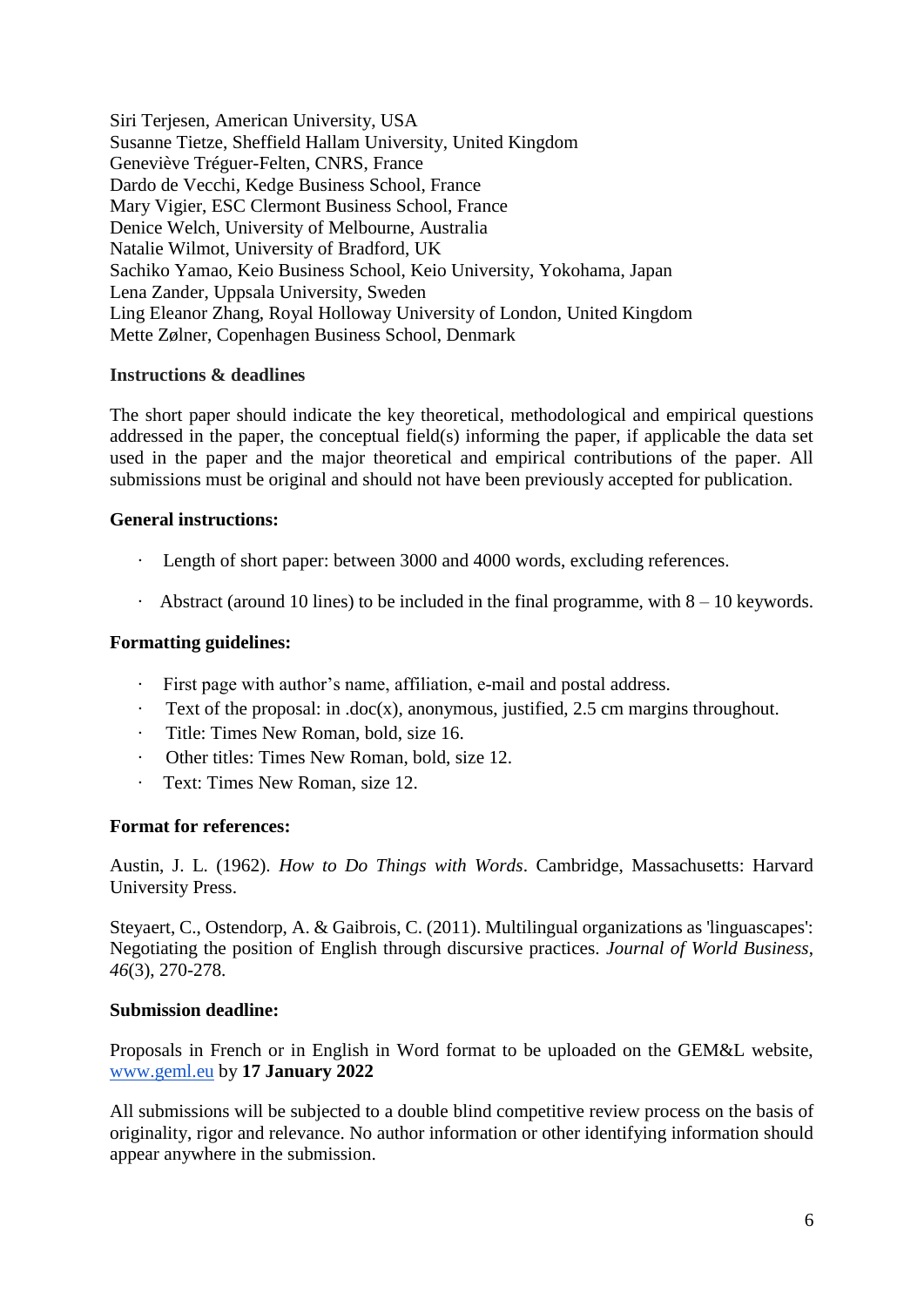Please note that the conference will host a doctoral session, which will offer PhD students the possibility of discussing their doctoral thesis project with research fellows and prominent senior scholars in this field of research. The review process of PhD students' papers is subjected to the same rules as for regular papers.

All authors will be informed about the outcome of the review process no later than **26 March 2022.**

At least one author of each paper must register for the workshop and present the paper. A final paper is not required before the conference.

#### **Awards**

· Awards will be presented for the best conference paper and the best reviewer.

· Nigel Holden Prize: **We have the pleasure to announce that a Nigel Holden Prize will be awarded** for the best doctoral thesis project submitted in 2022. In addition to the criteria mentioned above (originality, rigor and relevance), the Nigel Holden prize will take into consideration the use of sources in other languages than English.

#### **Schedule**:

Short paper: 17 January 2022 Notice of acceptance: 26 March 2022 GEM&L Workshop: 19-21 May 2022 For any information concerning the conference, please contact: [scientifique@geml.eu](mailto:scientifique@geml.eu) Early bird registration deadline : 1 April 2022 For registration information go to: [www.geml.eu](http://www.geml.eu/)

## References

- Barmeyer, C., Bausch, M., Mayrhofer, U. (2021). *Constructive Intercultural Management*: *Integrating Cultural Differences Successfully.* Edward Elgar Publishing.
- Barner-Rasmussen, W., & Langinier, H. (2020). Exploring Translanguaging in International Business. Towards a Comparison of Highly Context-embedded Practices: Evidence from France and Finland. In Horn, S., Lecomte, P., & Tietze, S. (Eds.). *Managing Multilingual Workplaces: Methodological, Empirical and Pedagogic Perspectives* (pp. 105-121). Routledge.
- Boussebaa, M., Sinha, S. and Gabriel, Y. (2014). 'Englishization' in offshore call centers: A postcolonial perspective. *Journal of International Business Studies, 45,* 1152-1169.
- Brannen, M. Y., & Mughan, T. (Eds.). (2017). *Language in international business: Developing a field*. Palgrave Macmillan.
- Brannen, M. Y., Piekkari, R., & Tietze, S. (2017). The multifaceted role of language in international business: Unpacking the forms, functions and features of a critical challenge to MNC theory and performance. In Brannen, M. Y., & Mughan, T. (Eds.). *Language in international business: Developing a field. Language in international business* (pp. 139- 162). Palgrave Macmillan.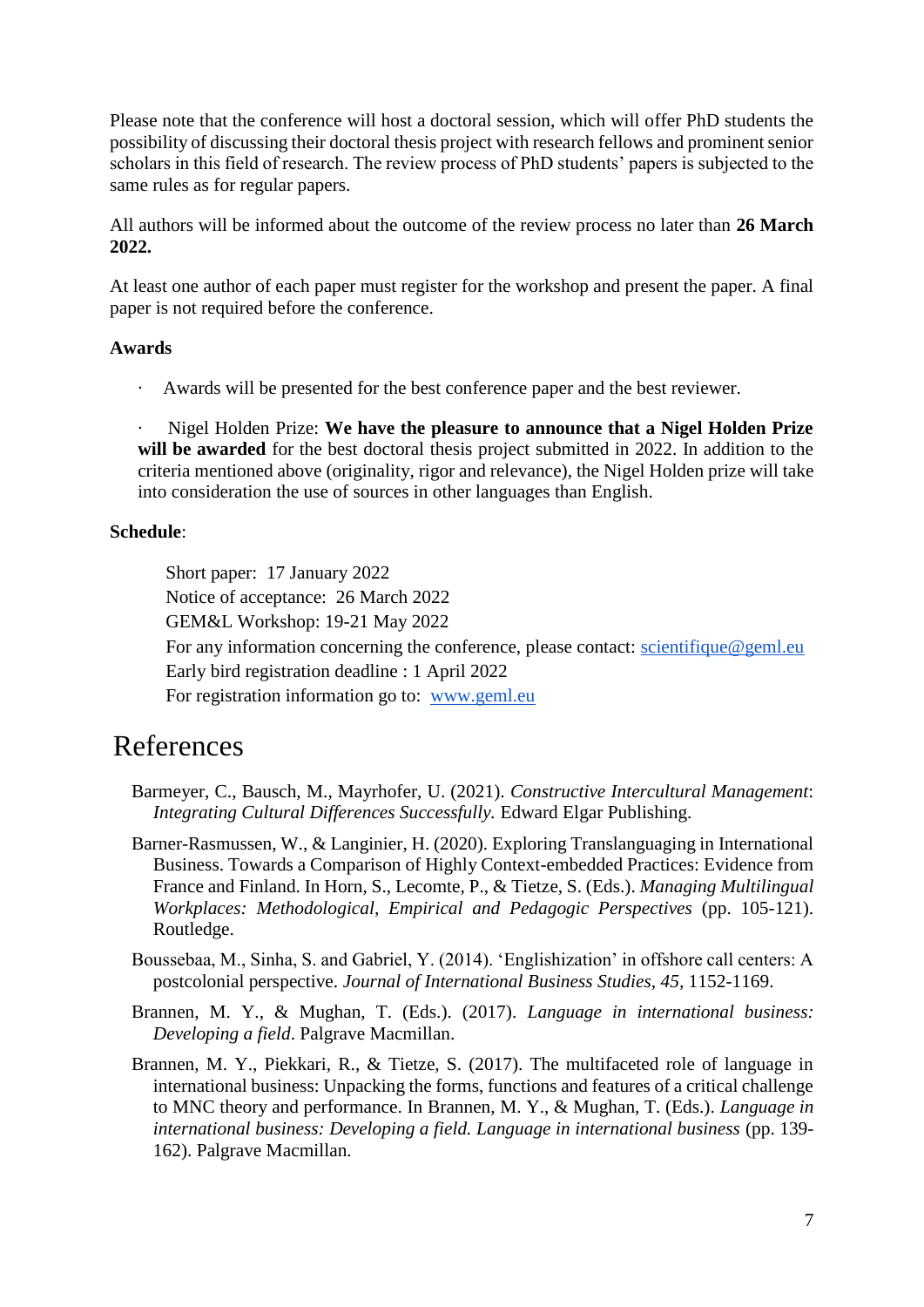- Chidlow, A., Plakoyiannaki, E., & Welch, C. (2014). Translation in cross-language international business research: Beyond equivalence. *Journal of International Business Studies*, *45*(5), 562-582.
- Cohen, L., & Kassis-Henderson, J. (2012). Language use in establishing rapport and building relations: Implications for international teams and management education. *Management & Avenir*, *55*(5), 185-207.
- Dotan-Eliaz, O., Sommer, K. L., & Rubin, Y. S. (2009). Multilingual groups: Effects of linguistic ostracism on felt rejection and anger, coworker attraction, perceived team potency, and creative performance. *Basic and Applied Social Psychology*, *31*, 363-375.
- Fan, S., & Harzing, A. W. (2020). Moving beyond the baseline: Exploring the potential of experiments in language research. In Horn, S., Lecomte, P., & Tietze, S. (Eds.). *Managing Multilingual Workplaces: Methodological, Empirical and Pedagogic Perspectives* (pp. 9-28). Routledge.
- Gaibrois, C. (2018). 'It crosses all the boundaries': Hybrid language use as an empowering resource, *European Journal of International Management*, *12*(1-2), 82-110.
- Gaibrois, C. & Nentwich, J. (2020). The dynamics of privilege: How employees of a multinational corporation construct and contest the privileging effects of English proficiency. *Canadian Journal of Administrative Sciences*, *37*(4).
- Ghauri, P., Strange, R., & Cooke, F. L. (2021). Research on international business: The new realities. *International Business Review*, *30*(2), 101794.
- Harzing, A. W., & Pudelko, M. (2014). Hablas vielleicht un peu la mia language? A comprehensive overview of the role of language differences in headquarters–subsidiary communication. *The International Journal of Human Resource Management, 25*(5), 696- 717.
- Horn, S., Lecomte, P., & Tietze, S. (Eds.). (2020). *Managing Multilingual Workplaces: Methodological, Empirical and Pedagogic Perspectives*. Routledge.
- Janssens, M. & Steyaert, C. (2014). Re-considering language within a cosmopolitan understanding: Toward a multilingual franca approach in international business studies. *Journal of International Business Studies*, *45*, 623-39.
- Johansson, M. and Śliwa, M. (2016). 'It is English and there is no alternative': Intersectionality, language and social/organizational differentiation of Polish migrants in the UK'. *Gender, Work and Organization*, *23*(3), 296-309.
- Karhunen, P., Kankaanranta, A., Louhiala‐Salminen, L., & Piekkari, R. (2018). Let's talk about language: A review of language‐sensitive research in international management. *Journal of Management Studies*, 55(6), 980-1013.
- Kassis-Henderson, J., Cohen, L. & Mc Culloch, R. (2018). Boundary crossing and reflexivity: Navigating the complexity of cultural and linguistic diversity. *Business and Professional communication quarterly, 81*(3), 304-327.
- Klitmøller, A., Schneider, S. C., & Jonsen, K. (2015). Speaking of global virtual teams: Language differences, social categorization and media choice. *Personnel Review*, *44*(2), 270-285.
- Knowles, D., Mughan, T., & Lloyd‐Reason, L. (2006). Foreign language use among decision-makers of successfully internationalised SMEs: Questioning the languagetraining paradigm. *Journal of Small Business and Enterprise Development*, *13*(4), 620- 641.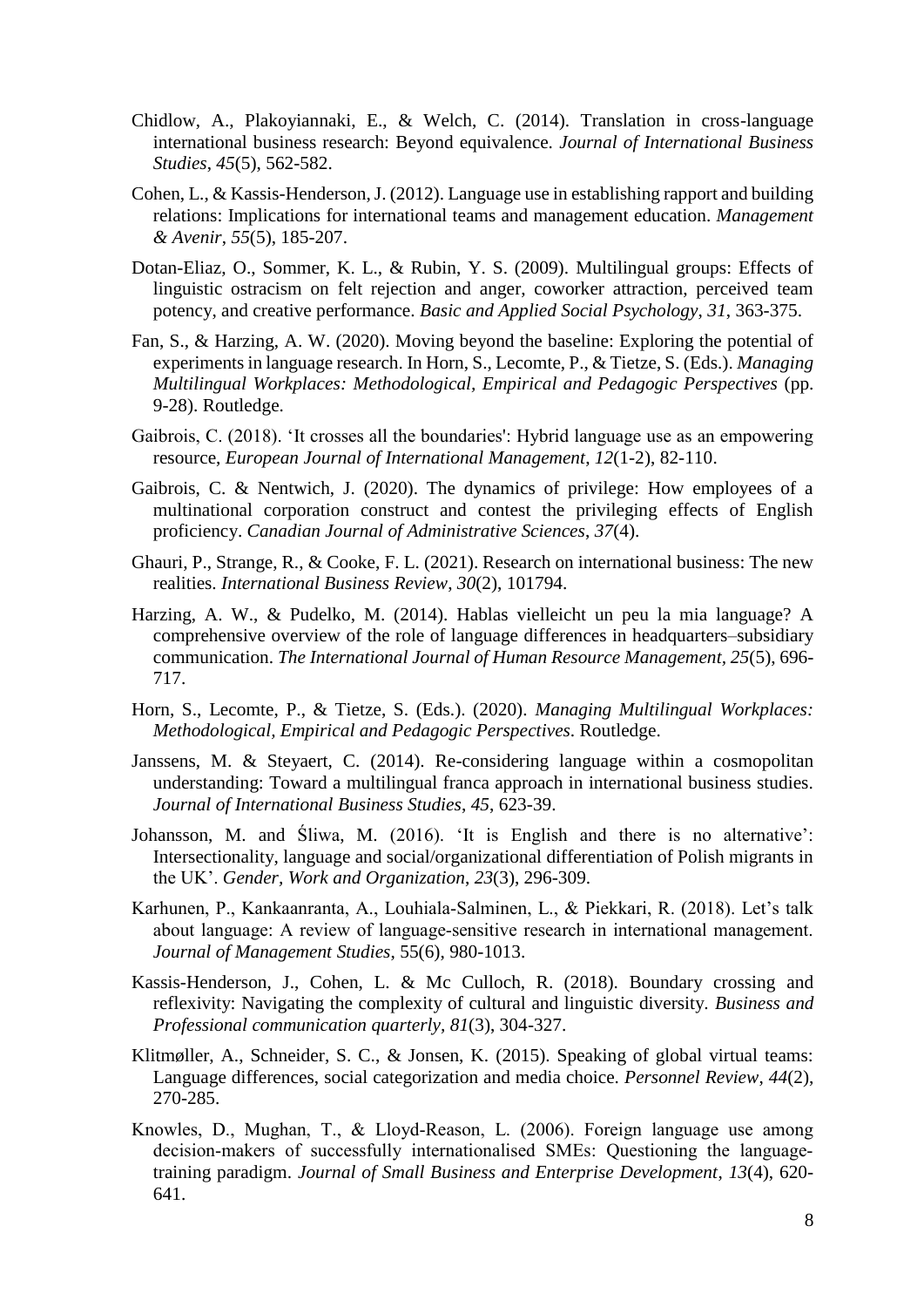- Langinier, H., & Ehrhart, S. (2020). When Local Meets Global: How Introducing English Destabilizes Translanguaging Practices in a Cross-Border Organization. *Management international, 24*(2), 79-92*.*
- Lauring, J., & Klitmøller, A. (2017). Inclusive Language Use in Multicultural Business Organizations: The Effect on Creativity and Performance. *International Journal of Business Communication*, *54*(3), 306-324.
- Louhiala-Salminen, L., & Rogerson-Revell, P. (2010). Language matters: An introduction. *Journal of Business Communication*, *47*(2), 91-96.
- Mughan, T. (2015). Introduction: language and languages: moving from the periphery to the core. In Holden, N., Michailova, S., & Tietze, S. (Eds.). *The Routledge companion to cross-cultural management* (pp. 129-134). Routledge.
- Peltokorpi, V. (2015). Corporate language proficiency and reverse knowledge transfer in multinational corporations: Interactive effects of communication media richness and commitment to headquarters. *Journal of International Management*, *21*(1), 49-62.
- Peltokorpi, V., & Vaara, E. (2017). Language policies and practices in wholly owned foreign subsidiaries: A recontextualization perspective. In Brannen, M. Y., & Mughan, T. (Eds.). *Language in international business: Developing a field* (pp. 139-162). Palgrave Macmillan.
- Piekkari, R., Tietze, S., Angouri, Jo; Meyer, R. and Vaara, E. (2020). Can you Speak Covid-19? Languages and Social Inequality in Management Studies, *Journal of Management Studies*. [https://doi.org/10.1111/joms.12657.](https://doi.org/10.1111/joms.12657)
- Steyaert, C., Ostendorp, A., & Gaibrois, C. (2011). Multilingual organizations as 'linguascapes': Negotiating the position of English through discursive practices. *Journal of World Business*, *46*(3), 270-278.
- Tenzer, H., & Pudelko, M. (2016). Media choice in multilingual virtual teams. *Journal of International Business Studies*, *47*(4), 427-452.
- Tenzer, H., & Pudelko, M. (2020). The impact of language diversity on multinational teamwork. In S. Horn, P. Lecomte, & S. Tietze (Eds.), *Managing Multilingual Workplaces: Methodological, Empirical and Pedagogic Perspectives* (pp. 88-104). Routledge.
- Tietze, S. (2021). *Language, Translation and Management Knowledge. A Research Overview.* Routledge. London UK & New-York, USA.
- Vigier, M., & Spencer-Oatey, H. (2018). The interplay of rules, asymmetries in language fluency, and team dynamics in culturally diverse teams: Case study insights. *Cross-Cultural and Strategic Management*, *25*(1), 157-182.
- Vulchanov, I. (2020). Decoupling through partially codified and flexible language policy: English as a corporate language in an international post-merger context. Paper presented at the 14th GEM&L International Conference on Management and Language.
- Wilmot, N. (2017). *Management of language diversity in international supply chain relationships of UK SMEs*. Thesis available at Sheffield Hallam University Research Archive. <https://doi.org/10.7190/shu-thesis-00031>.
- Wilmot, N. (2017). Language and the faces of power: A theoretical approach. *International Journal of Cross Cultural Management, 17*(1), 85-100. <https://doi.org/10.1177/1470595817694915>.